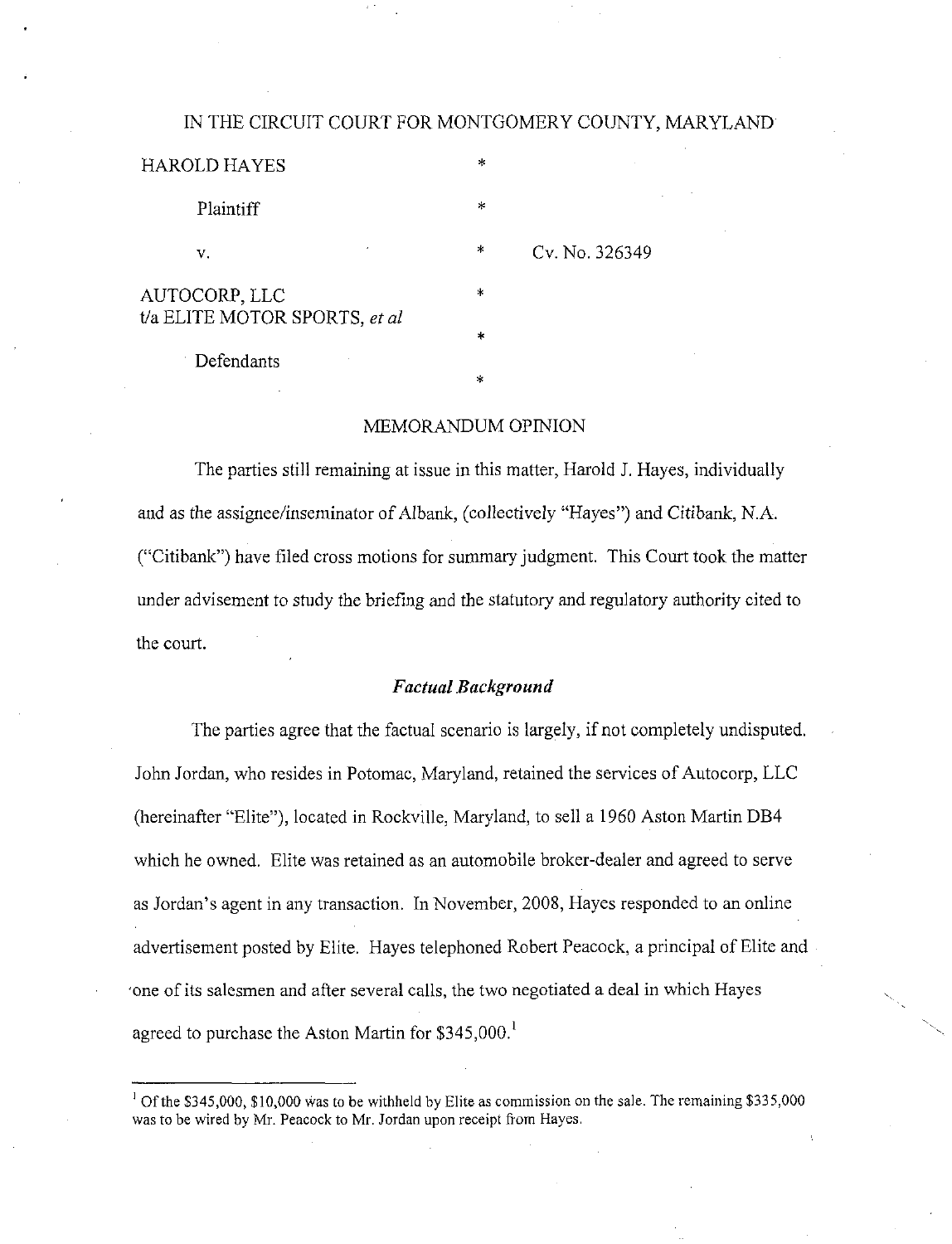Hayes signed a purchase contract and paid \$5,000 to Elite via his credit card. Hayes also forwarded a check from J.J. Best Banc & Co. for \$200,000 which was negotiated by Elite on December 22, 2008. At the same time, Hayes sent a second check in the amount of \$140,000 drawn upon a personal account held with Albany Bank and Trust Company, N.A. ("Albank"), which was numbered #2300.

On or about December 22, 2008, both checks were deposited by Peacock in Elite's account at Citibank. For reasons which are not entirely clear, neither check was endorsed prior to deposit. On December 24, 2008, the check for \$140,000 was presented to Albank for payment by the Federal Reserve and Albank paid the check and debited Mr. Hayes account for the corresponding amount.

On December 23, 2008, Mr. Peacock wired \$50,000 of the proceeds he had received from Hayes to Mr. Jordan. Then, on December 29, 2008, Mr. Peacock wired an additional \$200,000 to Mr. Jordan.

On January 6, 2008, Mr. Jordan called Mr. Hayes directly to inquire about the remaining balance he was expecting, which was necessary to complete the sale of the car. Mr. Hayes responded that he had sent the full balance to Mr. Peacock. After discussing the transaction with Albank and ensuring that the funds had cleared, Mr. Hayes again called Mr. Jordan and informed him that he had already paid the full negotiated price for the car. Subsequently both Hayes and Mr. Jordan attempted to discuss the matter with Mr. Peacock, but they, along with his employees, were unable to reach him. Parties later learned that Mr. Peacock stole and diverted  $$85,000$  of Check #2300.<sup>2</sup>

 $\overline{2}$ 

 $<sup>2</sup>$  While the facts regarding Peacock's theft are nebulous at best, it appears to the Court that the remaining</sup> \$55,000 from Check #2300 was remitted to Mr. Jordan for payment of the Aston Martin. Facts in the pleadings indicate that those funds were then retumed to Hayes through Elite, because Hayes insisted on wiring \$140,000 at one time.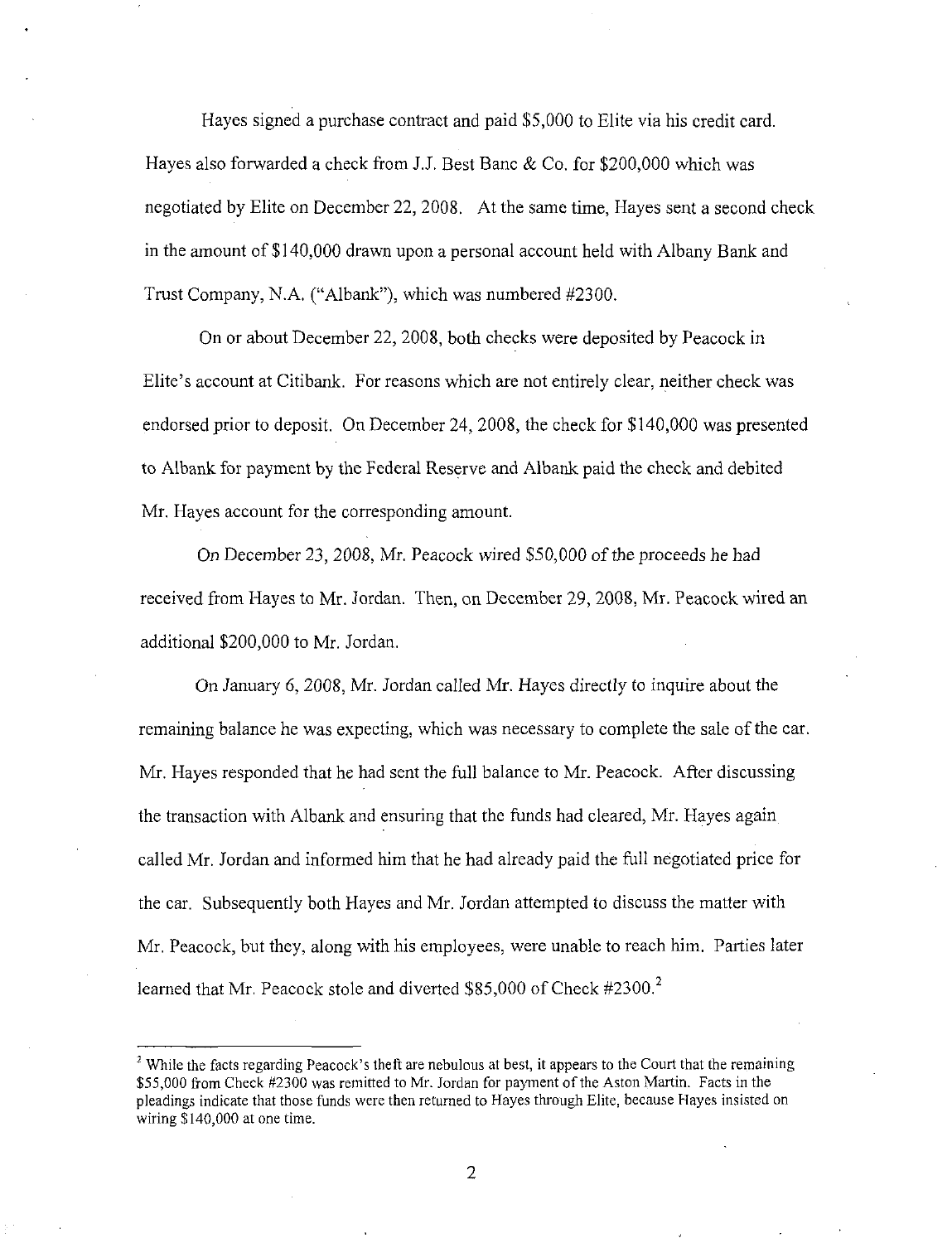After talking to Hayes, Albank began to investigate Check #2300 and determined that it was deposited without a proper endorsement by Elite. On or about January 8, 2009, Check #2300 was retumed by Albank because of a lack of endorsement and stamped with "Return Reason - Endorsement Irregular." The check was retumed with a notice to Citibank stating "endorsement not as drawn." Due to returned check, the Federal Reserve Account of Citibank was debited \$140,000 and it was credited to Albank and the Hayes account.

On January 9, 2009, Citibank issued Elite a "debit advice," and debited the \$140,000 from Elite's account. Citibank also retumed the "legal copy" of Check #2300 to Elite noting that "This is a LEGAL COPY of your cheek. You can use it the same way you would use the original check. RETURN REASON - J ENDORSEMENT IRREGULAR." In fact, what was returned to Elite was a printed copy of the original check. Under current banking regulations, the original check was destroyed upon processing and replaced with a copy. The copy's actual status becomes an important issue of contention in this case.

On January 12, 2009, Jordan contacted Elite and asked the whereabouts of the \$ 140,000 remaining to be paid on the transaction. Elite told Jordan that the check had been retumed to Albank. Elite further confirmed to Jordan that \$140,000 had originally been placed into its Citibank account, but was thereafter charged back against the Elite account by Citibank. Elite was able to provide Jordan with a printout of its intemet, banking website showing that the money frora Check #2300 had been debited by Citibank from its account. Jordan relayed this information to Hayes and asked that Hayes forward the outstanding \$140,000 directly to Jordan. Jordan told Hayes that he would not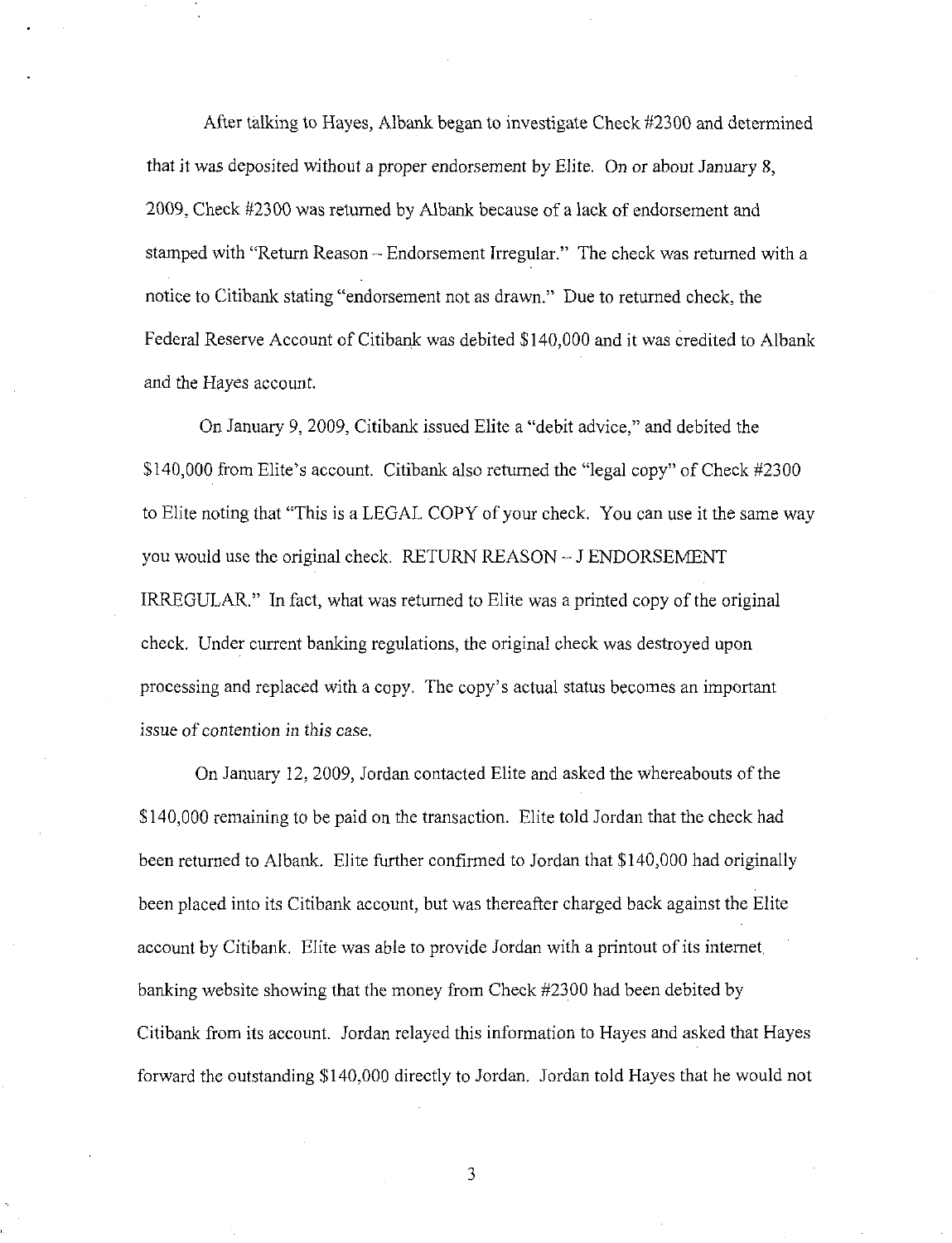release the Aston Martin or send title documents on the car until payment of the \$140,000 was received. Not unexpectedly, before sending further funds, Hayes wanted to ensure that Elite could not and would not re-deposit Check #2300. To this end, Hayes called Elite and asked them to retum Check #2300. Elite sent to Hayes the "LEGAL COPY" of Check #2300, Upon receiving the legal copy, Hayes once again contacted Elite and asked for the original check, and Elite explained that the only copy Elite had received from Citibank was the one that had been forwarded to Hayes.

Hayes then directly contacted Citibank via the telephone number appearing on the debit advice. Citibank told Hayes that the original check had been destroyed, the LEGAL COPY check was returned to Elite, and the check could not be re-deposited. As a result of this conversation, Hayes arranged to wire \$140,000 directly to Jordan on January 20, 2009. Hayes also placed a "stop payment" on Check #2300. As a result of the payment, Jordan released the Aston Martin and signed the title over to Flayes.

Over a month after Citibank debited Check #2300 from Elite's account, credited Hayes through Albank, and returned the "LEGAL COPY" of the check, Citibank asserted a late return claim against Albank and argued that it was entitled to be paid on the check. Citibank's claim was made through the Federal Reserve and resulted in an automatic adjustment of accounts between Citibank and Albank, once again reversing the flow of funds so that Albank and Hayes were now without the monies.<sup>3</sup> Apparently Citibank's actions were precipitated by the inability to recover the funds from Elite. While the details of matter are not entirely clear, it appears to the Court that Peacock, using his authority as a corporate officer with signing authority, withdrew the funds from Elite

<sup>&</sup>lt;sup>3</sup> According to Federal Reserve Operating Circular 3 at § 20.5, the "adjustment procedure [for the late retum claim] is offered as a convenience only and does not preclude any party from pursing its claim in another forum."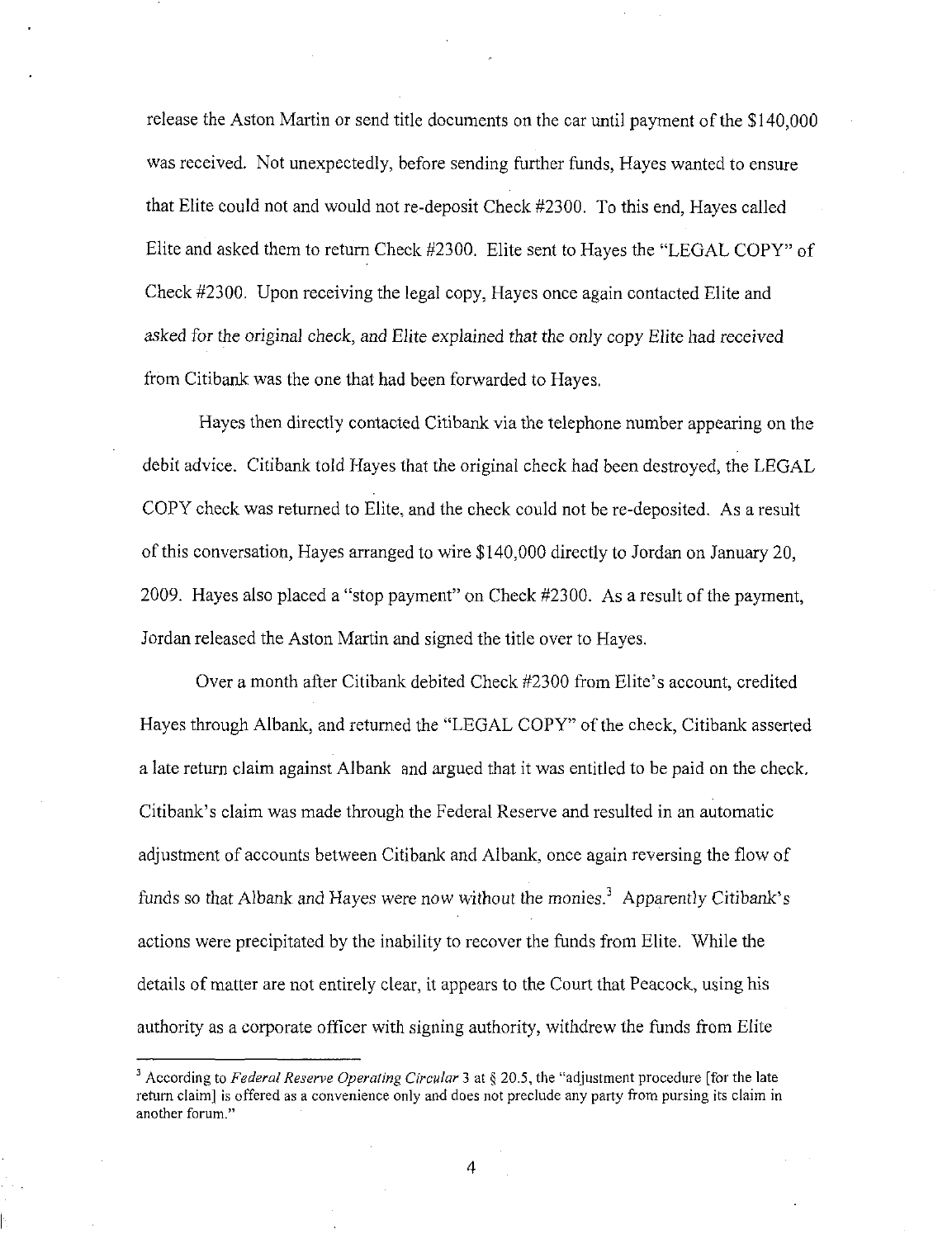prior to the efforts of Citibank to debit the account.<sup>4</sup> All that Citibank recovered was \$4,906.47 from the account of Elite. Feeling shortchanged, Citibank sought the above described recovery.

Subsequent to all of the above actions, according to counsel, Albank assigned its rights to Hayes who has pursued this claim in the name of Albank.<sup>5</sup>

## Standard of Review

Citibank has moved for summary judgment on all counts pending against it. "[T]he function of a summary judgment proceeding is not to try fhe case nor to attempt to resolve factual issues, but to determine whether there is a dispute as to material facts sufficient to provide an issue to be tried." Coffey v. Derby Steel Co., Inc., 291 Md. 241, 254, 434 A.2d 564 (1981). A party seeking summary judgment in his or her favor needs to establish two things: "(1) that there is no genuine dispute as to any material fact and (2) that the moving party is entitled to judgment as a matter of law." See Maryland Rules Commentary, 3d Ed., Paul Niemeyer & Linda M. Schuett, 352-53; see also Syme v. Marks Rentals, Inc., 70 Md.App. 235, 520 A.2d 1110 (1987). In doing so, the moving party must first set forth the facts necessary to obtain judgment and show that there is no dispute as to the same. At 353; see also Stewart Title Guaranty Co. v. West,  $110$ Md.App. 114, 676 A.2d 953 (1996). Then, the moving party must show that the undisputed facts as set forth in the motion are "insufficient to support the [non-moving party's] claim." Id.

<sup>&</sup>lt;sup>4</sup> Counsel, during the course of argument, represented to the court that Peacock "lost" the money and it was not recoverable. Peacock was incarcerated at the time of the argument on summary judgment.

 $<sup>5</sup>$  Apparently Hayes also agreed to indemnify Albank from loss. Hayes has an ownership position with</sup> Albank and a large number of accounts associated with his business interests at the bank. Hayes has served as the Chairman of the Board of Albank and has additional prior service on the bank's Board of Directors.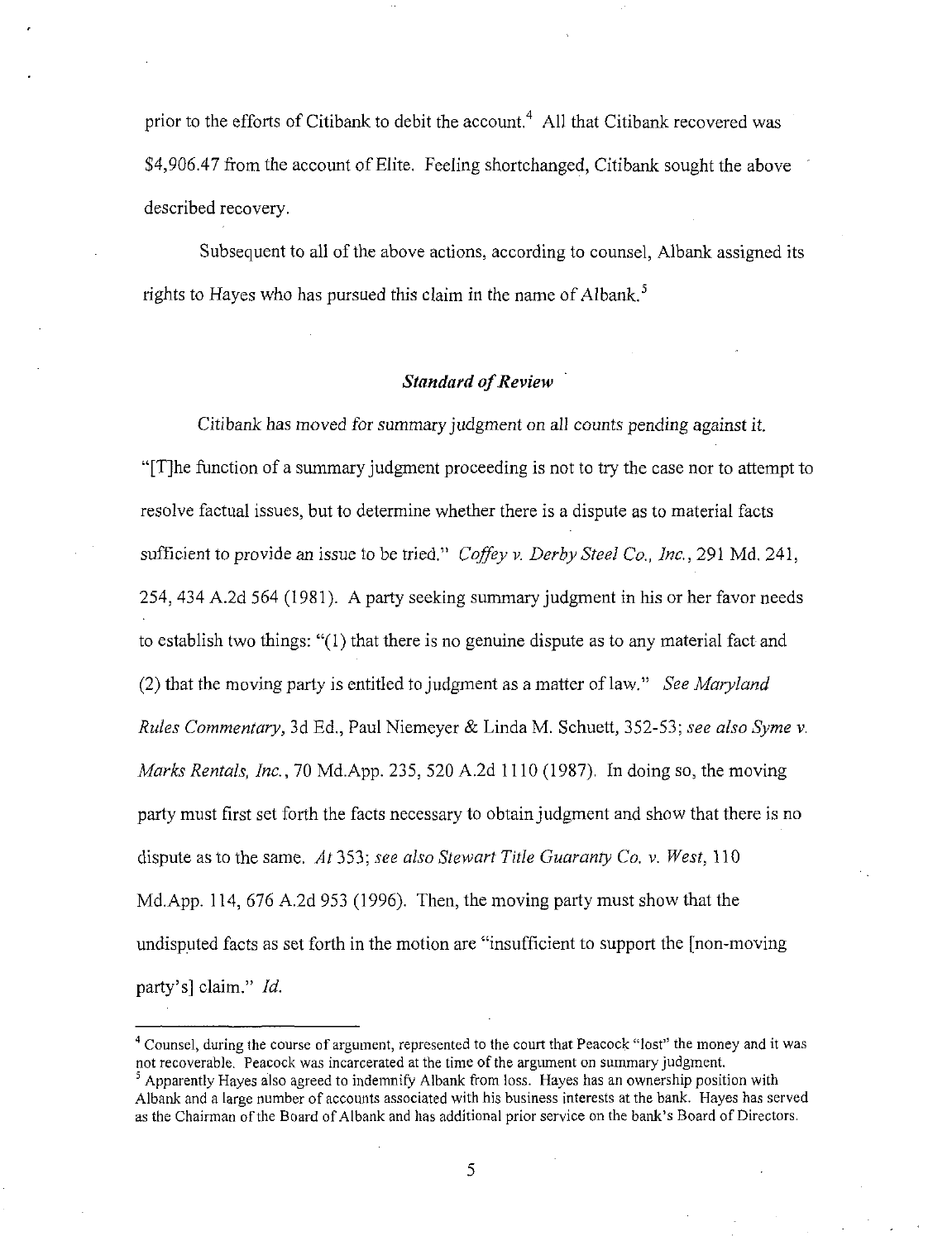## Discussion

The old adage that hard cases make bad law is probably true in this case. The difficulty of this particular matter lies in the fact that both of the contesting parties are innocent victims of another wrongdoer. Sadly, the wrongdoer was desperate enough to violate the law and now the court is left with the responsibility of deciding who must bear the burden of the loss.

As a general rule, where, as here, there are contesting parties who are relatively blameless, it is necessary to examine the conduct of those parties to determine who had more control of the circumstances and which party was in a position to prevent the loss.

First, a determination of applicable law is helpful. The check is a device that is really nothing more than a demand note payable by the shown date. It is an instmction to a given bank by its customer to pay the stated sum in money to the named payee. Md. Code Ann., CL  $\S3-104(c)$  (2002 Repl, Vol.). The customer of the bank is known as the "drawer." Ibid §3-103 (3).

The bank that cashes a cheek or takes a check for deposit is know as the "depositary bank." Id. §4-105 (2). The depositary bank is the first bank in the check collection process. In this case. Citibank was the depositary bank. The depositary bank normally gives its customer (the depositor) a "provisional settlement" at the time of deposit. $<sup>6</sup>$  The depositary bank sends the check through one or more intermediary banks,</sup> which are "collecting banks" with the check eventually ending in the possession of the

<sup>&</sup>lt;sup>6</sup> While this may be customary for some customer due to their trustworthiness, size, financial resources and reliability, it is not mandated. While the process is less frequent, particularly for smaller checks, an instrument such as a check may be held for collection, in which case the depositor is not credited with the amount of the check until it has completely cleared the banking system.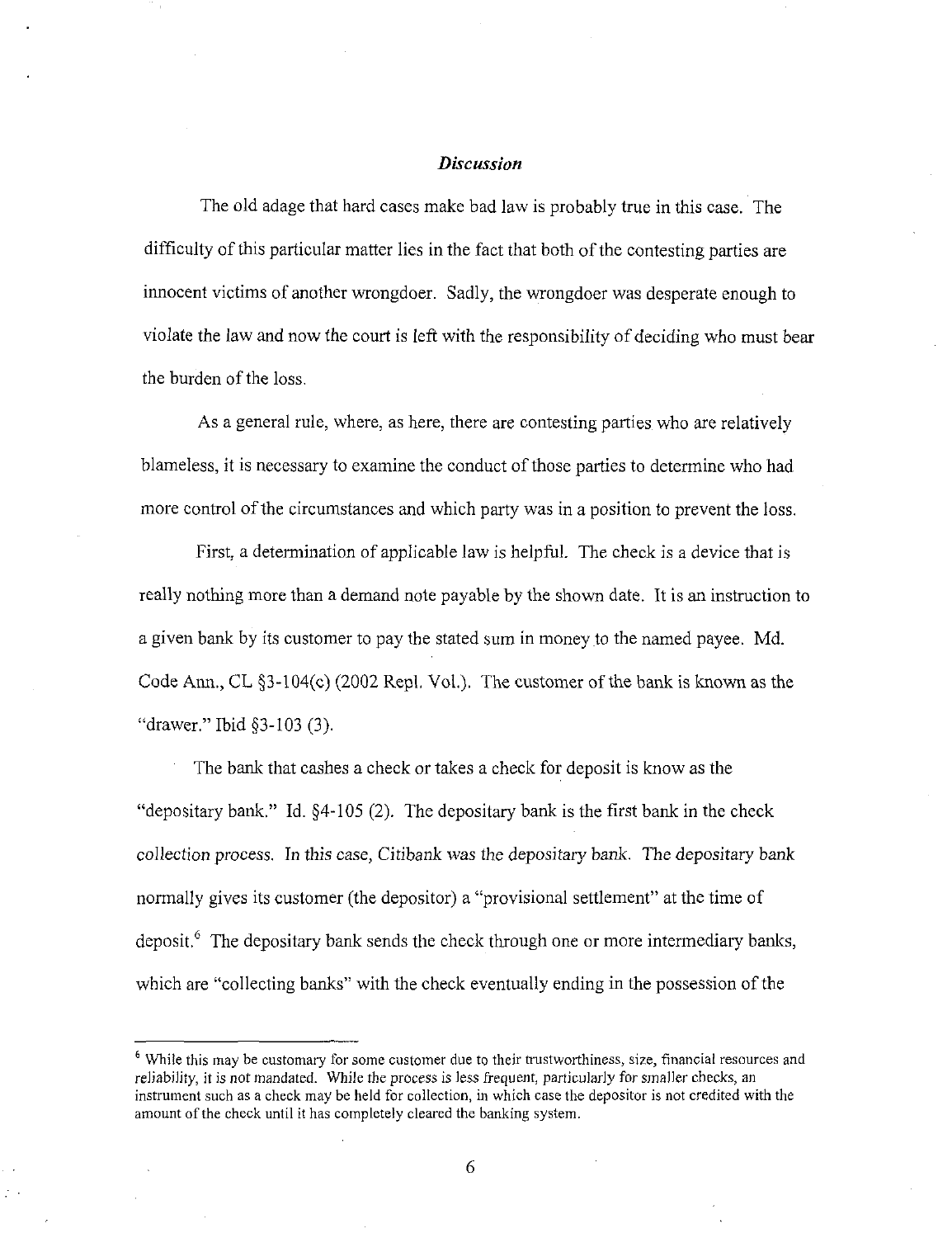bank upon which the check is drawn. "Presentment" is then made. Id. § 4-105 (4) and (5). In this case, the intermediary bank or collecting bank is a member of the Federal Reserve Banks. The bank to which the check is presented is known as the "drawee bank" or the "payor bank." Id. §4-105 (3). In this case, Albank is the payor bank.

As was pointed out by the parties in their briefs, the check clearing process outlined above is conducted electronically. The Check Clearing for the 21<sup>st</sup> Century Act ("Check  $21<sup>st</sup>$  Act") took effect on October 28, 2004, and facilitates the check clearing process by permitting banks to convert an original paper check to a digital image called a "substitute check," which is sometimes called an "image replacement document" or "IRD." The Check  $21<sup>st</sup>$  Act is implemented by subpart D of the Federal Reserve Bank's Regulation CC. See 12 CFR part 229.51 et seq. ("Subpart D - Substitute Checks"). A substitute check is the "legal equivalent" of an original paper check, so long as it accurately represents the information on the front and back of the check existing at the time it was converted to a digital image and contains the following language: "This is a legal copy of your check. You can use it the same way you would use the original check." 12 CFR § 229.51(a). In this case, Citibank presented the original paper Check #2300 to the Federal Reserve Bank, the Federal Reserve then converted the original check to a "substitute check," and it was presented to Albank for payment.

Typically, the payor bank pays the check upon presentment and charges the amount of the check to the drawer's account. On December 24, 2008, the legal equivalent of Check #2300 was presented to Albank for payment by the Federal Reserve, and Albank paid the check and debited Hayes account. Check #2300 was "finally paid" when Albank did not dishonor and return the check within the "midnight deadline." The

 $7<sub>1</sub>$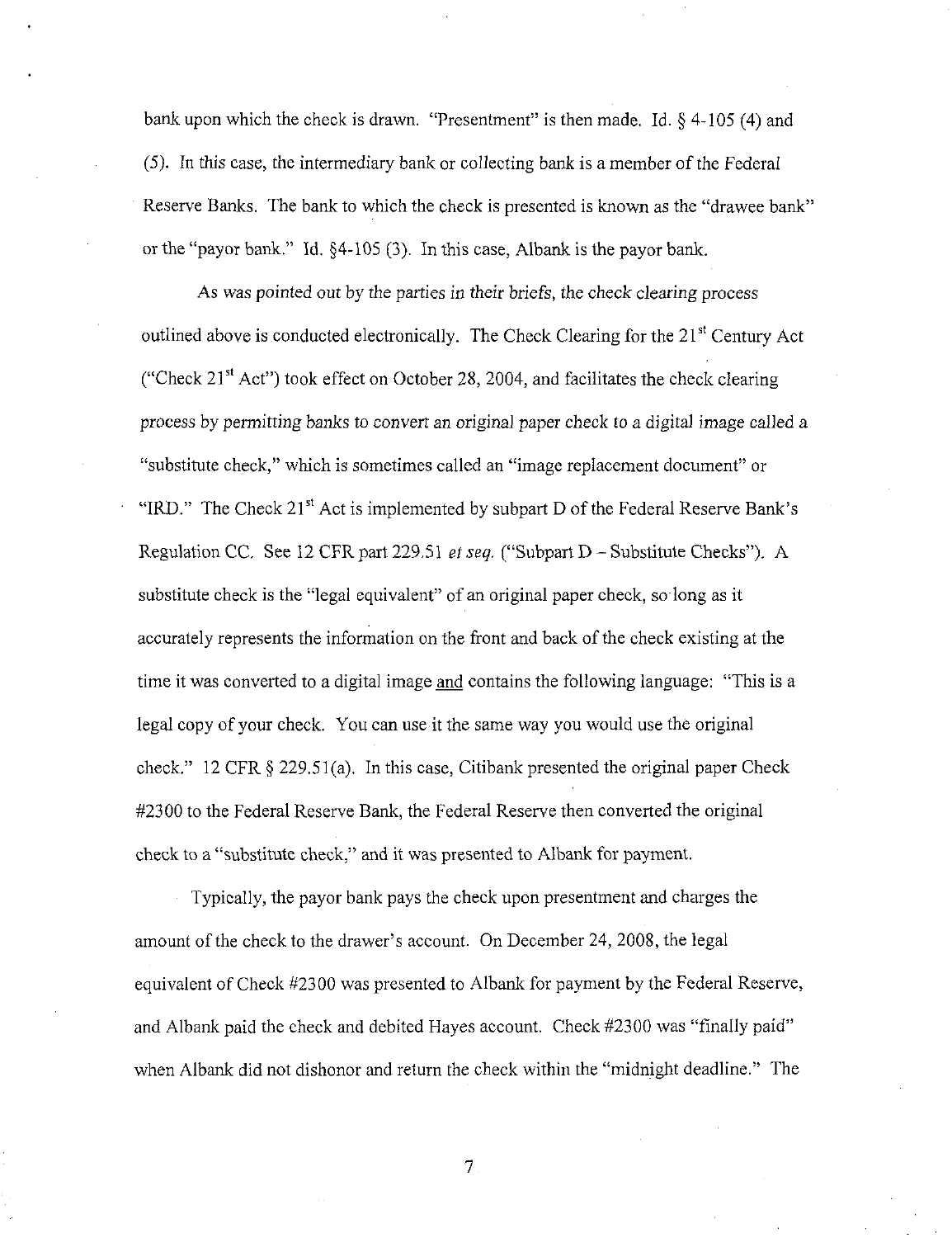"midnight deadline" is defined by Md. Code Annotated, CL I  $\S$  4-104 (a) (10) as midnight of the day after the day of receipt of the relevant item. Under CL I  $\S$  4-215 (a)(3), an item is finally paid when the payor bank makes provisional settlement for the item and fails to revoke the settlement in the time and manner permitted by statute, clearing-house rule, or agreement.

Fifteen days after Check #2300 was received by Albank, Albank dishonored the check. Apparently the precipitating cause for the dishonor was the discovery by Hayes of the actions of Peacock. Peacock had wired \$50,000 of the proceeds from Hayes to Jordan on December 23, 2008. On December 29, 2008, Peacock wired another \$200,000 to Jordan. It was on January 6, 2009, that Jordan called Hayes asking when the balance of the monies would be sent. Hayes had already written and passed over to Peacock Check #2300, and was surprised by Jordan's inquiry. Hayes called Albank and learned that his check had been cleared by Albank, and his account had been charged. After further efforts to obtain the car and to learn what had happened to the monies, Hayes contacted Albank for information on the cashed check. Upon examination, Albank discemed that the check did not bear any endorsement, and the bank told Hayes it would try to return the check for lack of an endorsement.

Albank did, in fact, return the check with the stated reason, "endorsement not as drawn." The return of the check was through the Federal Reserve Bank. There were no direct dealings with Citibank. When a check is retumed as dishonored or unpaid, they are handled on a "with entry" basis. "With entry" indicates that a provisional payment or credit is given the bank receiving the item (Citibank) as the item is passed from one bank to the Federal Reserve Bank and on to the next bank. When Albank returned the item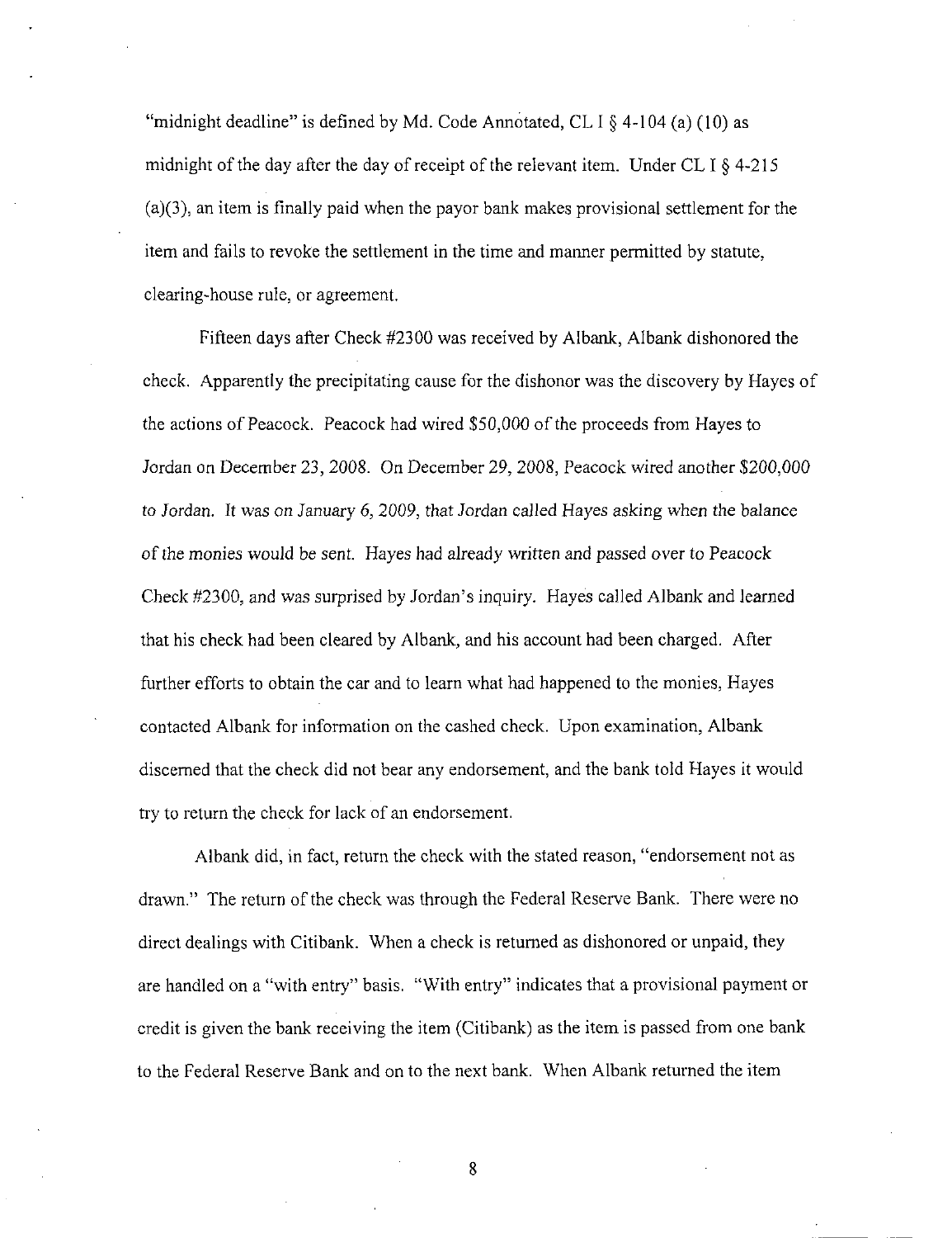"with entry" on January 8, 2009, Albank received a "provisional credit" of \$140,000 from the Federal Reserve that same day.

Citibank asserts that Albank's use of the Federal Reserve Bank for the return of the check was improper. Citibank talces the position that for Albank to do so was a direct violation of Paragraph 20.3 of the Operating Circular 3 of the Federal Reserve Bank, which provides, in relevant part: "A bank that believes it has a claim for breach of warranty based on an altered check, a forged endorsement, a missing endorsement or an unauthorized endorsement against another bank should deal directly with that other bank."

Citibank received notice of the returned item from the Federal Reserve Bank on January 9, 2009. The bank's account was debited \$140,000 by the Federal Reserve. Citibank, in tum, debited Elite's account, which resulted in an overdraft of \$135,093.53. In essence. Citibank collected \$4,906.47 against the returned check of its customer and was still far short of full recovery.

On February 6, 2009, Citibank submitted a claim of late retum to the Federal Reserve Bank. Citibank's claim specified that Check #2300 in the amount of \$140,000 was sent to the Federal Reserve in a "cash" letter dated December 22, 2008 and the check was not retumed until January 9, 2009. On February 10, 2009, the Federal Reserve Bank provisionally credited Citibank's account and debited Albank's account in the amount of the check, \$140,000. Albank responded as required that Albank had not retumed the check late as dishonored, but had retumed the check for improper endorsement. The Federal Reserve did not reverse the credit to Citibank and the charge to Albank.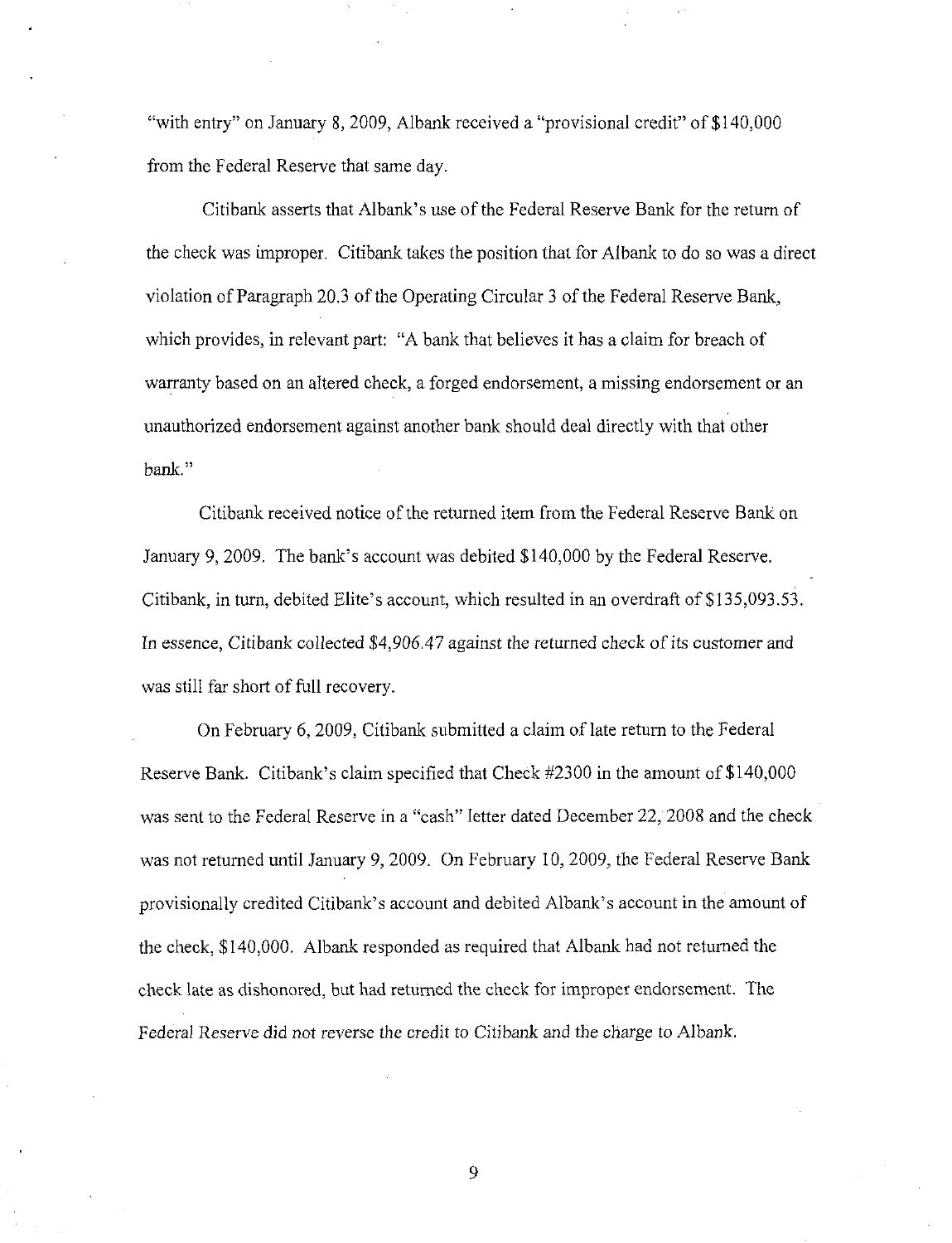On February 28, 2009, Albank made a direct claim against Citibank, by-passing the Federal Reserve Bank. This "without entry" claim caused the check to be presented directly by Albank to Citibank. Albank argued that the Check #2300 was not endorsed and the check could not be negotiated without an endorsement. Therefore the check had been "refused" by Albank for lack of endorsement. Citibank refused to make any adjustment.

#### Issues Presented by the Case for Resolution

#### Mr. Jordan's Liability

Counts I and II of Hayes' Second Amended Complaint allege that Mr. Jordan is liable for damages in the amount of \$111,500 under breach of contract and unjust enrichment theories. With regards to Count 1 (breach of contract), Mr. Jordan is alleged to have breached his obligations under the vehicle sale contract by receiving \$140,000 more than the contracted price of the Aston Martin. Despite the allegations in the complaint, the facts presented to the Court reveal that Mr. Jordan, himself, has kept no funds in excess of the  $$345,000.00$  sale price of the car. This amount includes the  $$5,000$ credit card down payment, the \$200,000 check amount from J.J. Best Banc & Co., and the \$140,000 wire transfer from Hayes. Any funds received by Mr. Jordan from Check #2300 were remitted back to Elite and not retained by Mr. Jordan himself. Finding that Mr. Jordan had no continuing obligations to Hayes under the contract and that he retained no additional funds in excess of the purchase price, this Court finds no grounds to enforce judgment against Mr. Jordan under Count I.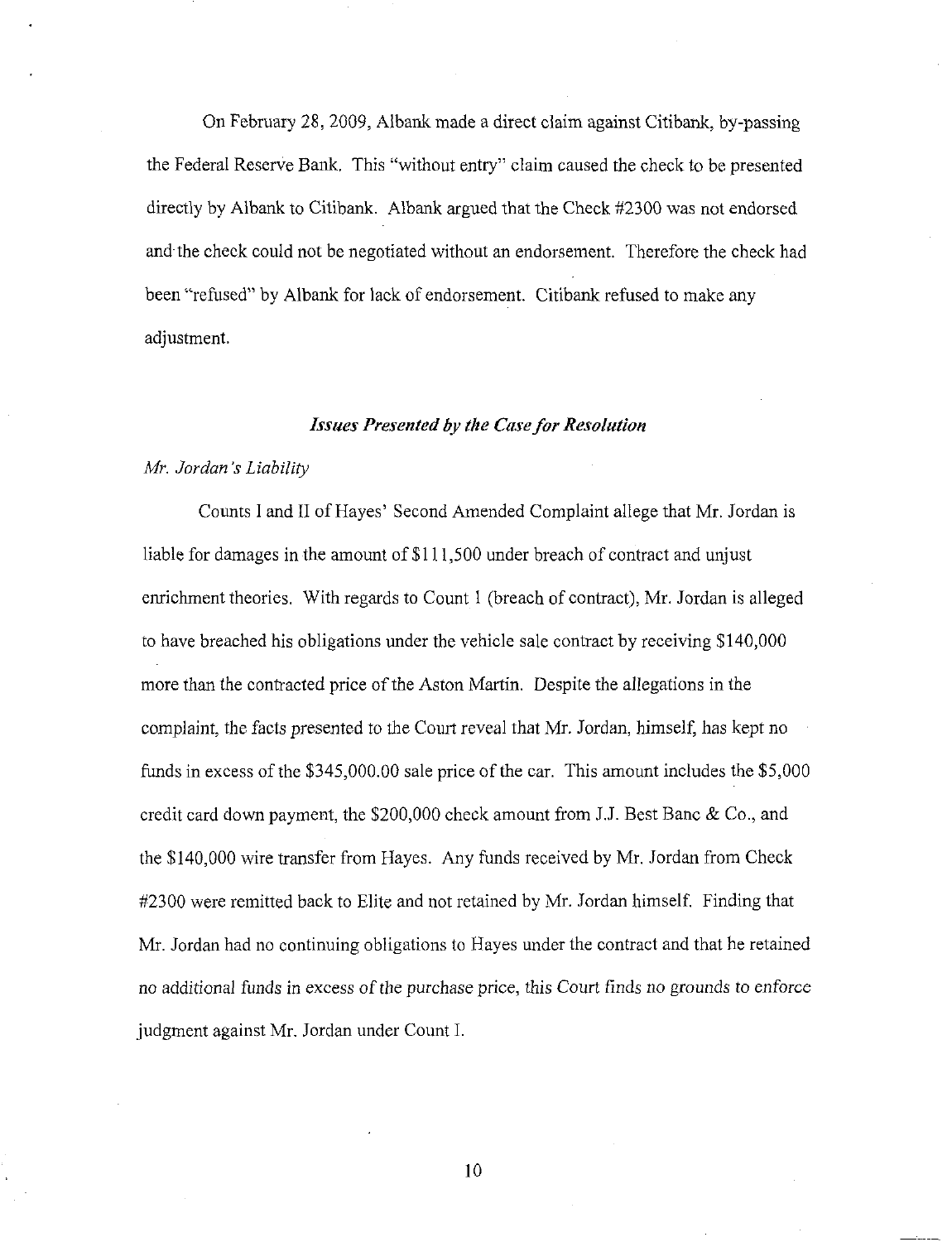Under Count II (unjust enrichment), Hayes alleges that Elite was operating as an agent for Mr. Jordan for the purposes of selling the Aston Martin to Hayes and that as a result of Hayes' check being re-credited into Elite's account, Mr. Jordan continues to retain excess funds in the amount of \$111,500. As stated in Joint Pre-Trial Statement, Mr. Jordan argues that Elite did not act as his agent in the transaction.

"Agency is the fiduciary relation which results from the manifestation of consent by one person to another that the other shall act on his behalf and subject to his control, and consent by the other so to act."<sup>7</sup> In determining the extent of an agency relationship. Courts first are required to determine if the agency is a master-servant relationship or an independent contractor relationship. A master-servant relationship is one which exists when the employer has the right to control and direct the servant in the performance of his work and in the manner in which the work is to be done. $^8$  In contrast, while still a fiduciary relationship, an independent contractor relationship exists when an agent is not subject to the control of the principal with respect to his physical conduct in the performance of services.

This distinction is significant as it determines the applicability of the doctrine of respondeat superior. The established rule in Maryland which governs agent relationships requires Courts to look to whether the acts complained of were within the scope and furtherance of the principal's business.<sup>10</sup> Under the doctrine of *respondeat superior*, a principal is subject to liability for the tortious conduct of an agent when acting within the

 $^7$  Restatement (Second) of Agency § 1 (1958)

<sup>\*</sup> Brady v. Ralph Parsons Co., 308 Md, 486, 510, 520 A.2d 717, 730 (1987) (quoting MacKall v. Zayre Corp., 293 Md. 221, 230, 443 A.2d 98, 103 (1982).

 $^{9}$  Id. At 511, 520 A.2d at 730.

 $^{10}$  LePore v. Gulf Oil Corp. & Walters, 237 Md. 591,595, 207 A.2d 451, 453 (1965).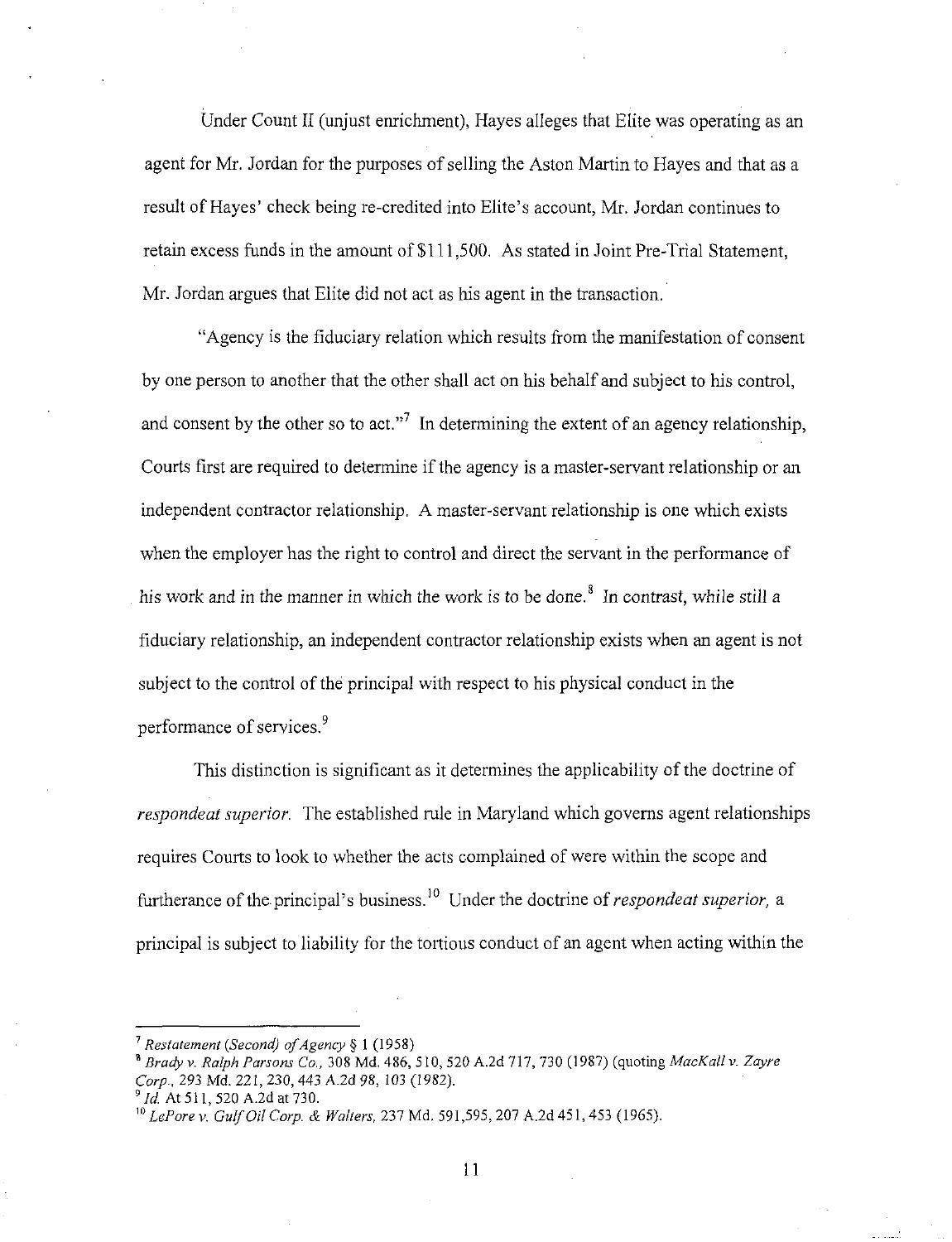scope of the agreement.<sup>11</sup> The doctrine, however, does not apply to the independent contractor relationship.

Given the previous definitions of agency relationships, it appears to the Court that if such an agency relationship existed between Elite and Mr. Jordan, Elite was working the capacity as an independent contractor for Mr. Jordan and not a servant. As a result, the doctrine of respondeat superior does not apply, and Mr. Jordan cannot be held liable for Mr. Peacock's theft. Further, even if the Court were to assume that a master-servant agency relationship did, in fact, exist between Mr. Jordan and Elite, Mr. Peacock's theft would have been an unauthorized act performed by an agent, outside of the scope of the agreement and therefore Mr. Jordan would have had no liability arising out of the theft.

Finding that neither Count I or II as alleged in the Second Amended Complaint state a sufficient cause of action against Mr. Jordan, this Court cannot imply or enforce liability against him for his actions regarding the sale and payment of the Aston Martin, the object of this dispute.

## Implications of the Missing Endorsement

Case law in this area seems to indicate that a bank is not at fault if the same transaction of funds would have resulted, regardless of the missing endorsement. In Agnes N. Conder v. Union Planters Bank, 384 F.3d 397 (2004), the United States Court of Appeals for the Seventh Circuit was required to consider a bank's liability to victims of a Ponzi scheme. Similar to the Hayes situation, checks in the *Conder* case were written and deposited without having been endorsed by the payee. While the plaintiff tried to argue her case under a negligence theory, the Court found that there was nothing

Brady v. Ralph Parsons Co... 308 Md. 486, 5 12, 520 A.2d 717, 730 (1987)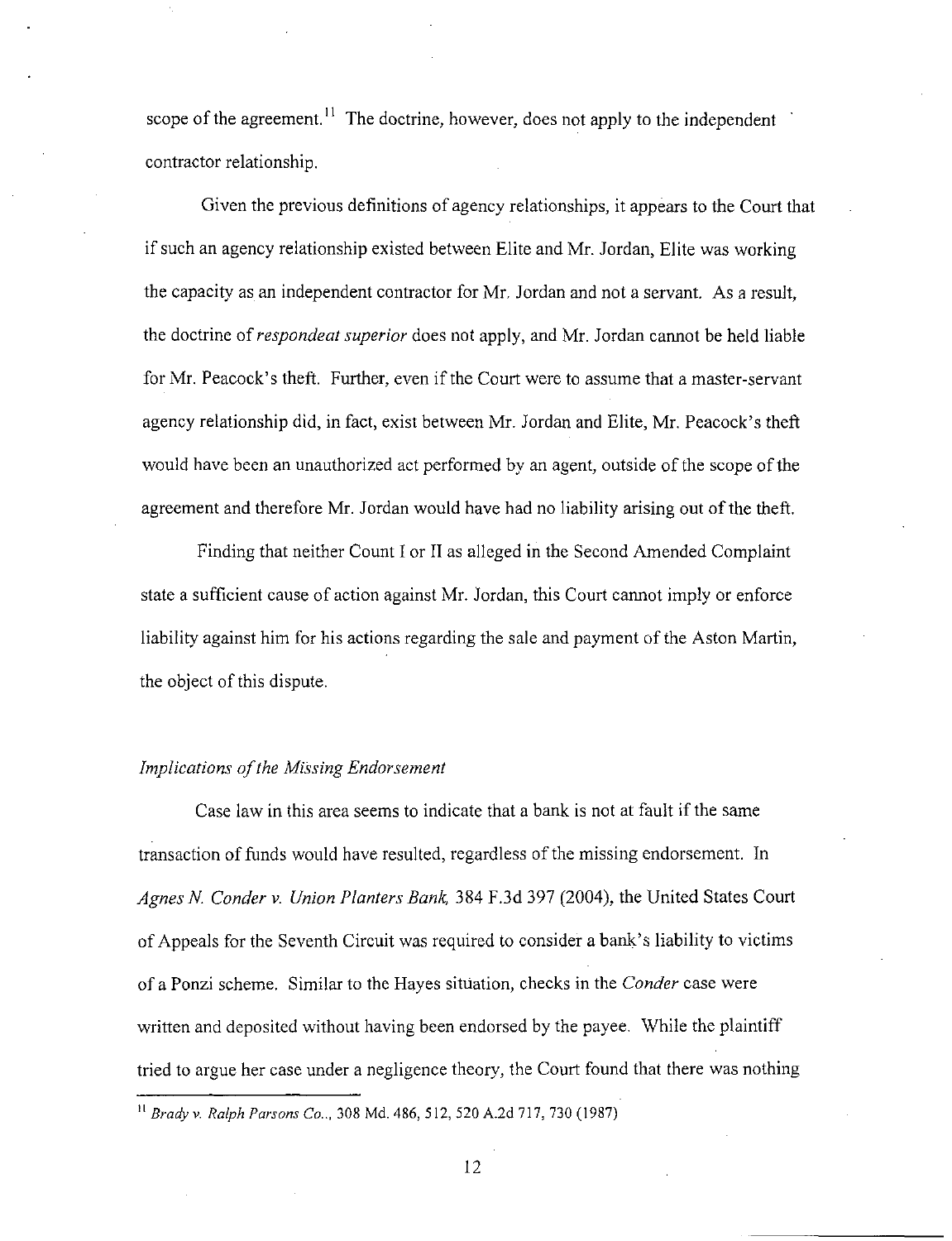to arouse the suspicions of the bank employees when it was instructed to deposit the checks and furthermore, "improper endorsements are common enough, and usually innocent."<sup>12</sup>

Additionally, and perhaps more importantly, the Court also noted that had Union Planters Bank noticed the improper endorsement, it would bave retumed the check to the payee, who then would have endorsed it and the check would have been re-deposited.<sup>13</sup> "The plaintiff would have lost her money all the same, and is therefore no worse off because of the bank's mistake."<sup>14</sup> The Court noted that the plaintiff's argument failed to acknowledge that the same amount of money would have passed through the bank's hands, with a delay of only a few days, had the bank returned the checks.<sup>15</sup> In response, the Court stated that "imposing liability on someone who hasn't actually caused harm (because the harm would have occurred anyway) creates incentives to take excessive, and therefore socially wasteful, precautions."<sup>16</sup> In conclusion, the Court affirmed the lower court decision, following the "intended payee" rule, which provides that

if a bank transfers a check without a proper endorsement but the transfer is to a person whom the drawer of the check wanted  $\dots$  to have the money, the bank is not liable for any loss the drawer may have suffered as a result ofthe transfer, since the transfer would have gone through even if the bank had insisted that the check be properly endorsed.<sup>17</sup>

Applying this case to the predicament of Mr. Hayes, it seems that the failure to recognize the lacking or improper endorsement is irrelevant. Similar to the checks in the

 $12$  Conder v. Union Planters Bank, 384 F,3d 397, 400 (2004)

 $^{13}$  *Id.* at 401.

 $\overline{14}$   $\overline{1}d$ .

 $^\mathrm{15}$   $ld.$ 

 $^{16}$   $ld.$ 

 $^{17}$  Id. See also Security Trust & Savings Bank v. Fe. I Reserve Bank of Minneapolis, 269 F. Supp. 893, 896 (1967) (noting that "the payee, the person whom the maker intended to pay received the money" and that under such circumstances, the plaintiff was not permitted to use the lack of endorsement as an excuse for retuming a check which it had paid.")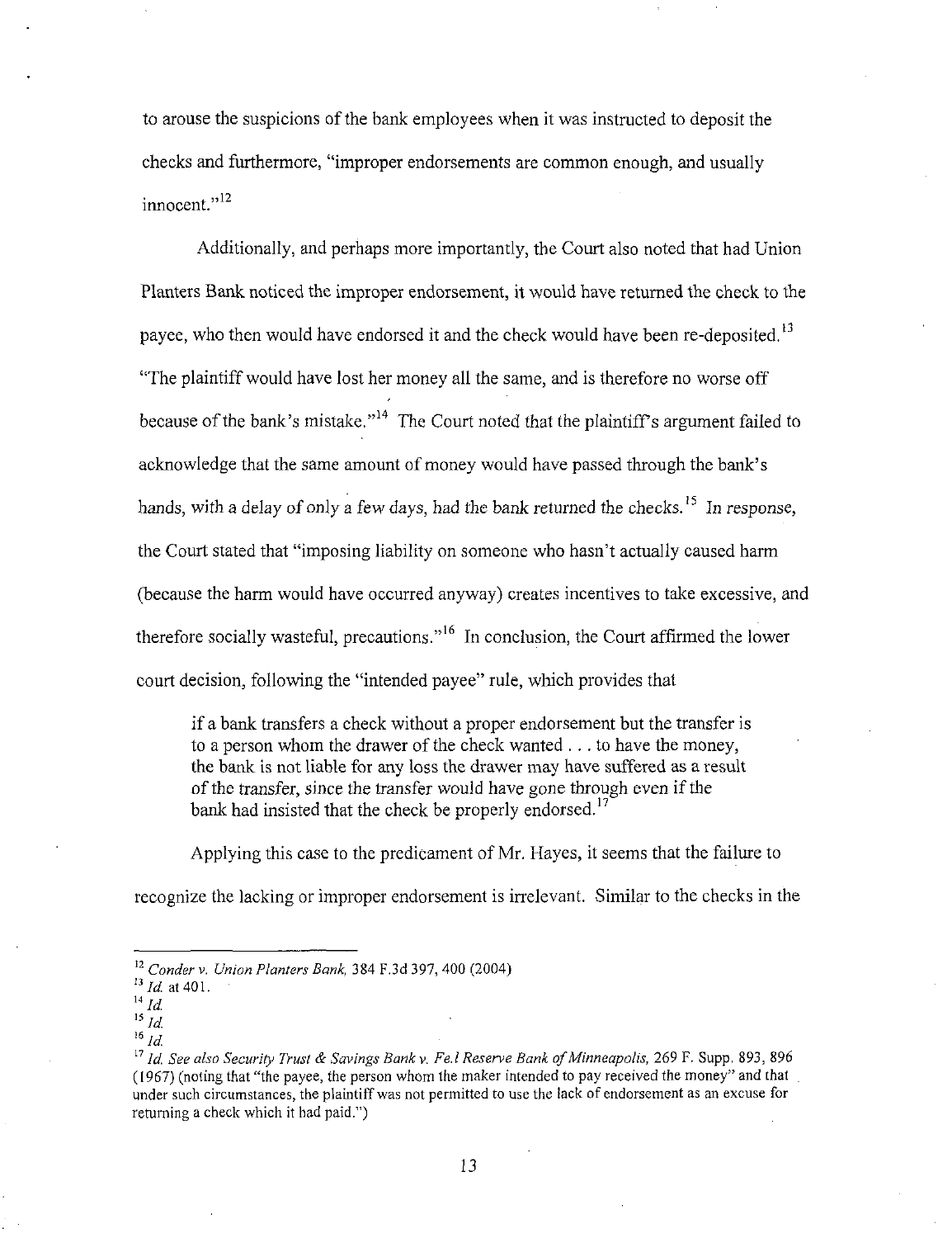Conder case, had the check in this situation been retumed for lack of endorsement, it would have been endorsed and then re-deposited without concem as Mr. Jordan had chosen Mr. Peacock as a broker for the sale of his car and all payments were to go through Elite. Prior to January 6, 2008, when Mr. Hayes and Mr. Jordan directly talked to one another, there was no reason to believe that the transaction was in jeopardy or that Mr. Peacock was engaging in a plan to steal the funds before the transaction could be completed. As a result, whether the check was endorsed or not, the same outcome would have occurred, and therefore, the improper endorsement is irrelevant as to the finding of fault in this case.

## The Effect of the Midnight Deadline Rule

As stated above, the "midnight deadline" is defined as midnight of the day after the day of receipt of the relevant item.<sup>18</sup> Under CL I  $\delta$  4-215 (a)(3), an item is finally paid when the payor bank makes provisional settlement for the item and fails to revoke the settlement in the time and manner permitted by statute, clearing-house rule, or agreement. This mle is a mechanical one, seeking to ensure uniformity and definiteness for establishing when a provisional settlement may be revoked in the normal course of bank processing.<sup>19</sup>

As Albank concedes Check #2300 was "finally paid" when Albank did not, dishonor and return the check within the "midnight deadline." As a resuh, the midnight deadline rule was violated by Albank when it sought to dishonor the check fifteen days later under an improper endorsement theory.

 $^{\prime\prime}$  Md. Code Annotated., CL I § 4-104 (a)(10).

 $^{19}$  United States v. Payment Processing Center, LLC, 461 F. Supp. 2d 319, 325 (2006).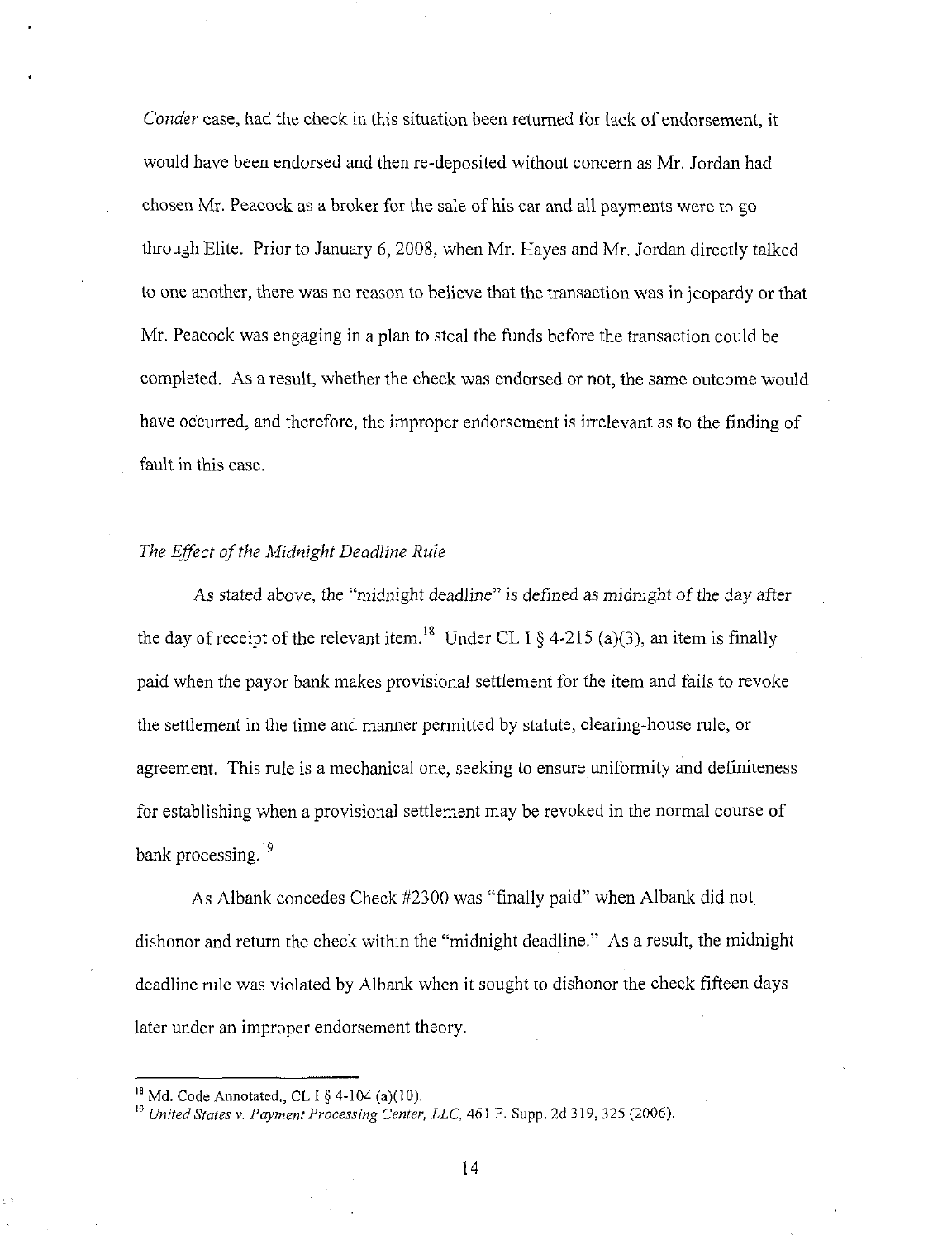## The Result of Returning Check  $#2300$  "With Entry"

Our analysis, however, does not stop with the midnight deadline violation, as Albank submitted the check through the Federal Reserve "with entry."<sup>20</sup> Returning the check "with entry" was in violation of paragraph 20.3 of Operating Circular No. 3 of the Federal Reserve Bank, which states "a bank that believes it has a claim for breach of warranty based on an altered check, a forged endorsement, a missing endorsement or an unauthorized endorsement against another bank should deal directly with that other bank."<sup>21</sup> According to Citibank, if Albank had intended to return the check for an improper endorsement, it should have retumed it "without entry," as required by the Federal Reserve Bank and dealt with Citibank directly regarding the endorsement concerns.

Whether Albank concedes this point is inconsequential as it appears from the facts in this case, as pleaded by both parties, that Albank chose to return the check "with entry" in violation of the governing Operating Circular. Citibank further argues that it is entitled to summary judgment because Albank's election to return the check "with entry" triggered an automatic process in which Albank's account was credited and Citibank's

 $20$  "With entry" indicates that the check was returned through the automated check processing system of the Federal Reserve, as opposed to "without entry" which indicates that a check was manually returned at a later date. United States v. Payment Processing Center, LLC, 461 F. Supp. 2d 319, 327 (2006).  $^{21}$  Pursuant to 4-103(b) of the UCC, the Operating Circulars of the Federal Reserve have the force and effect of law, U,C.C. 4-103 provides "(a) The effect ofthe provisions ofthis Article may be varied by agreement, but the parties to the agreement cannot disclaim a bank's responsibility for its lack of good faith or failure to exercise ordinary care or limit the measure of damages for the lack or failure. However, the parties may determine by agreement the standards by which the bank's responsibility is to be measured if those standards are not manifestly unreasonable, (b) Federal Reserve regulations and operating circulars, clearing-house rules, and the like have the effect of agreements under subsection (a), whether or not specifically assented to by ail parties interested in items handled."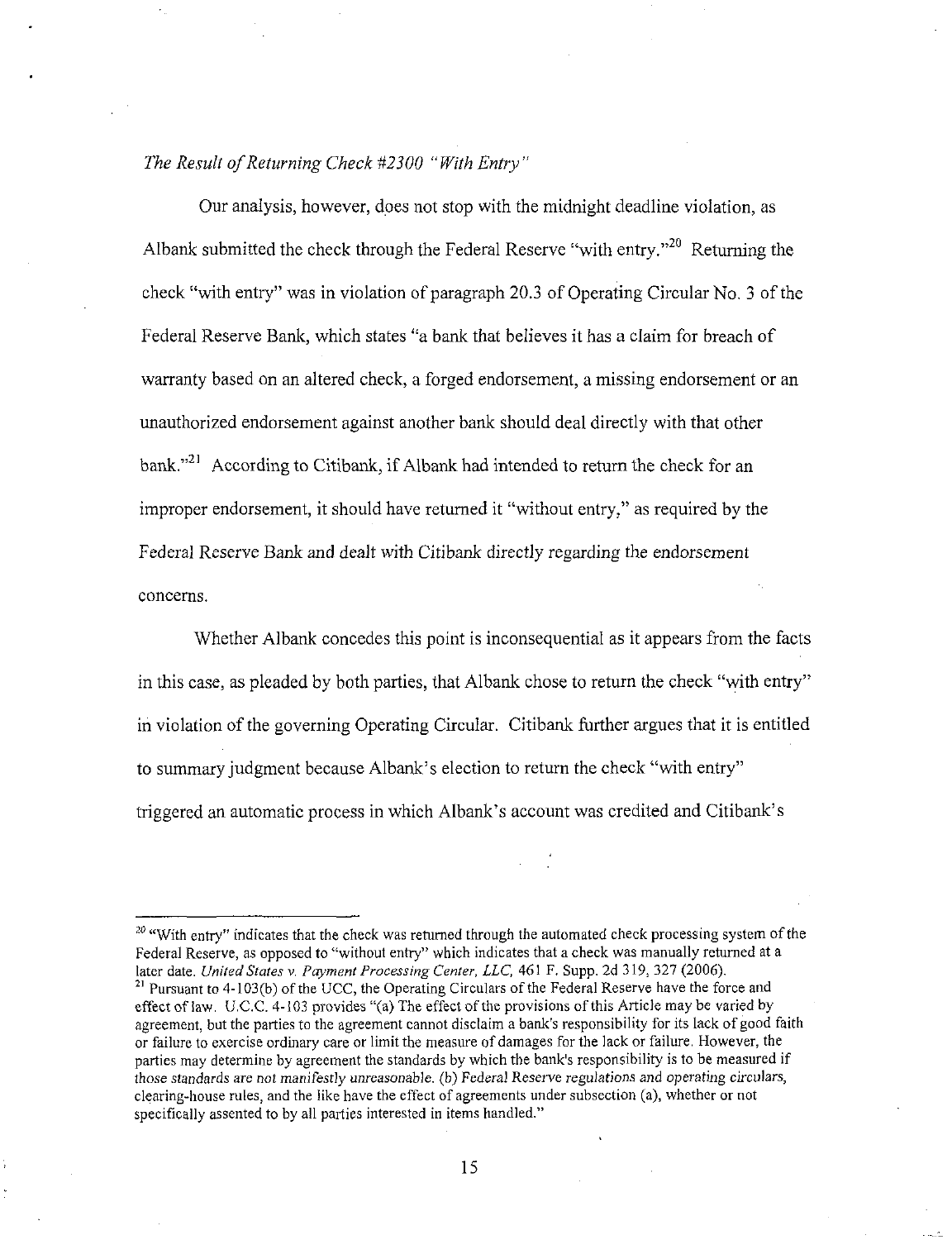account was debited in the amount of the check, having the mechanical effect of unpaying the finally paid item.

# The Effect of Electing to "Unpay" Check ^2300 and Back-charge Elite

While Citibank asserts that this was an "automatic" process, it appears to the Court that Citibank made an"election to back-charge Elite's account and at that time determined that insufficient funds remained. According to the deposition of Citibank's Corporate Designee, on January 9, 2009, Citibank's Risk Control and Loss Prevention Center twice contacted the financial center manager handling Elite's account to discuss the returned check item.<sup>22</sup> Also, internal emails from the supervisor of the Returned Deposit Items Unit reveal that Financial Center Manager Godwin was notified that Check #2300 was being returned "Endorsement Irregular" and that the account would be debited the same day (January 9, 2009).<sup>23</sup> Godwin informed Risk Control not to take any action on the check.<sup>24</sup> Subsequently, Citibank returned the substitute check to Elite<sup>25</sup> along with a Debit Advice<sup>26</sup> and fined Elite \$10.00 for a returned check fee.<sup>27</sup>

Such intemal communications reveal that Citibank had the opportunity to review the late-retumed check and to internally decide what the appropriate next steps with regard to the check. As a result, based on the facts presented to the Court, it appears that Citibank elected to back-charge Elite's account, resuhing in the overdraft of approximately \$135,000. This election is critical to the resolution of this dispute. The

 $^{22}$  Citibank Dep. at  $137:15 - 138:10$ .

 $^{23}$  Citibank Dep, Exh. 15

 $^{24}$  *Id.* At 138:20 - 139:90.

<sup>&</sup>lt;sup>25</sup> Citibank Dep. At  $34:9 - 35:4$ ;  $74:21 - 75:13$ ;  $78:20 - 79:20$ .

 $^{26}$  Citibank Dep, Exh. 7

<sup>&</sup>lt;sup>27</sup> Citibank Dep. at  $102:12-104:7$ .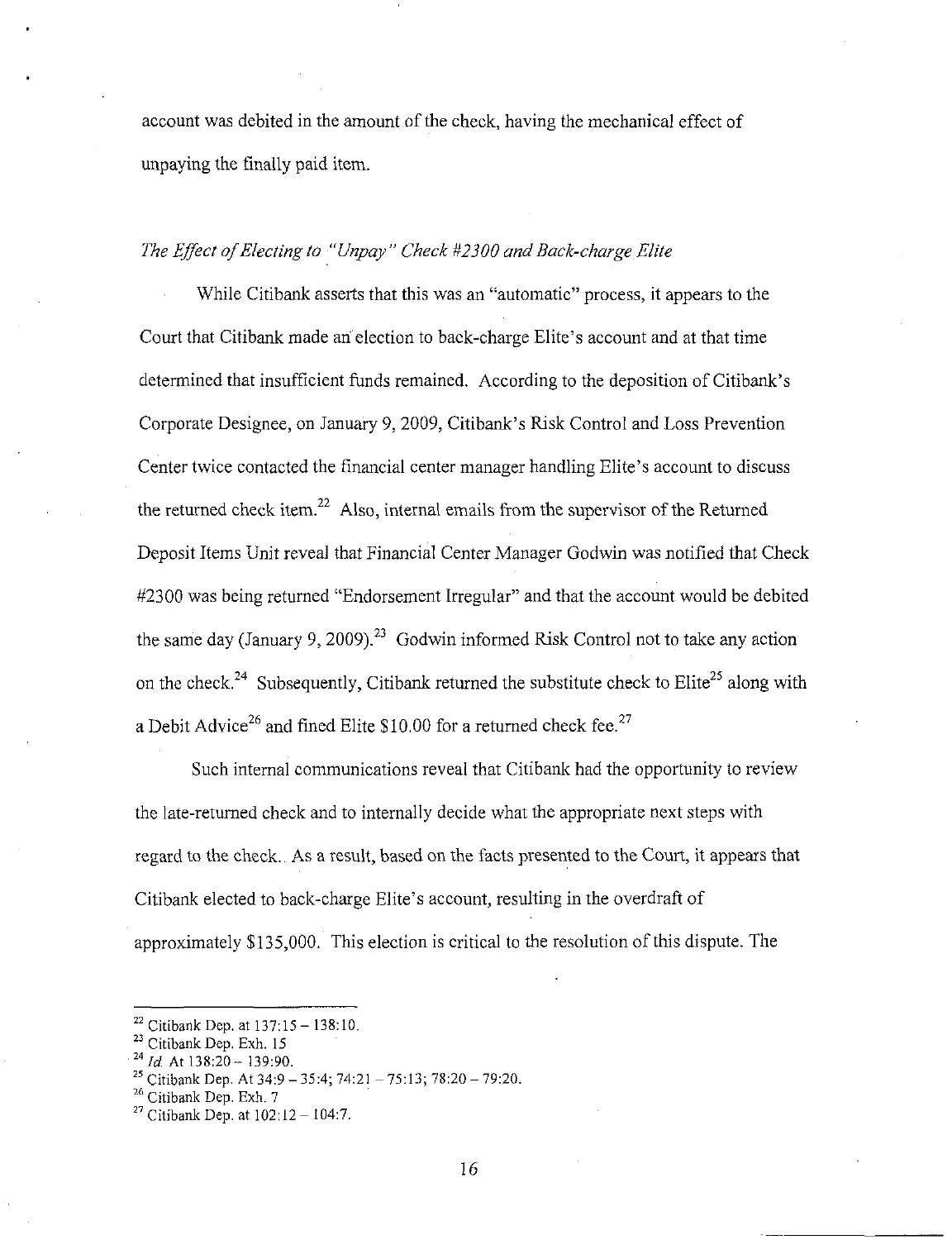election to pursue its customer, Elite, if successful, would have resulted in a return of the \$140,000 paid over to Elite. In fact, some monies were recovered by the attempt of Citibank to back charge its customer. But, Citibank wants to keep the \$140,000 claimed due from Albank, When Citibank made such an election to collect from its customer, Citibank is no longer entitled to use the legal copy of the check because it is now "owned" by Elite. It is presumed that Citibank evaluated and weighed its options before debiting Elite's account and determined that its chances of recovery were better against Elite than with attempting further recovery from Albank Because the strategy elected by Citibank against its customer was unsuccessful. Citibank is no longer entitled to a second bite of the apple against Albank, nor may it legally do so without title to the check copy. Legal title of check #2300 would be vital to Albank because it would then be entitled to sue Elite directly and could not do so without the check. In effect, by making the election to pursue and debit its customer. Citibank waived further claim against Albank..

"Waiver includes the intentional relinquishment of a known right, or such conduct as warrants an inference of the relinquishment of such right, and may result from an express agreement or be inferred from circumstances."<sup>28</sup> Given Citibank's actions in this case, it appears to the Court that they initially elected to "honor the dishonor" and by doing so, waived its right to make a late return claim, even though it could have done so the day Check #2300 was presented to it for un-payment after the midnight deadline had passed. When a month later Citibank risk control made a late return claim, Hayes had, based on Citibank's actions and assurances, already separately wired money to obtain title to the car.

<sup>&</sup>lt;sup>28</sup> Gould v. Transamerican Assoc, 224 Md. 285, 294, 167 A.2d 905, 909 (1961).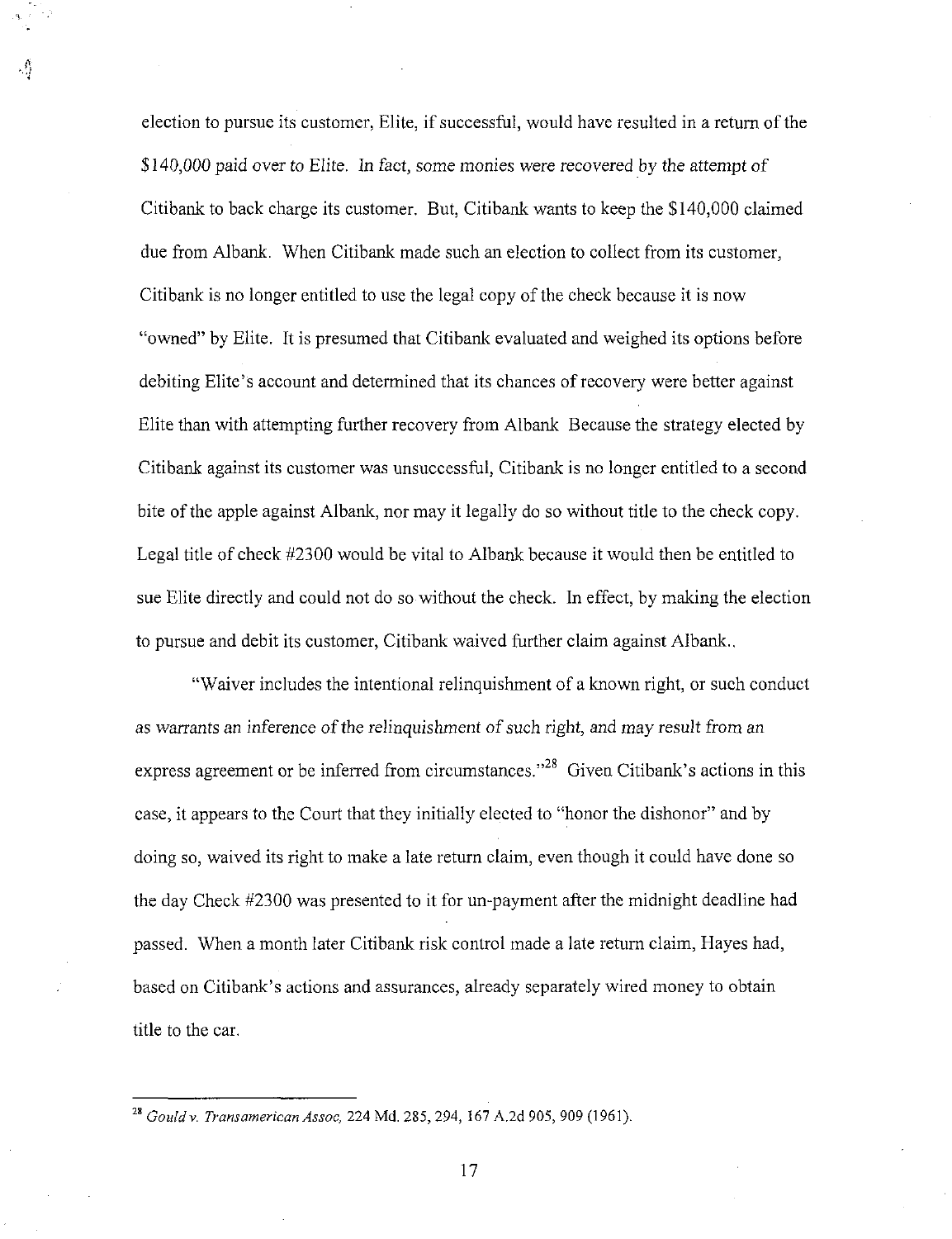Citibank is a large, sophisticated fmancial institution with responsibility to oversee accounts held by its clients and to monitor them for fraudulent activities. While this opinion does not state, nor does it intend to state, that Citibank has a duty to prevent all fraudulent activities from occurring in the future, it does intend to acknowledge that Citibank's holding of the account is a factor to be considered in establishing who was in the best position, in this limited factual situation, to control the circumstances and prevent the loss that occurred. As a result of Citibank's failure to do so, along with Citibank's election to back-charge Elite's account, Mr. Hayes, believing that the transaction could not again be reversed, wired an additional \$140,000 to Mr. Jordan and eventually paid significantly more for the Aston Martin than originally negotiated.

## Conclusion

As this opinion previously acknowledged, both of the contesting parties are victims of another's wrongdoing, leaving the court with the responsibility of determining who is to bear the burden of the loss. After examining the conduct of the parties involved, it appears to the Court that Citibank, being the holder of Elite's account and having elected to back-charge Elite for the late returned check, had more control over the circumstances and was in a better position to prevent the financial loss that eventually occurred. As a result, this Court, by separate order of even date, grants Hayes' Motion for Summary Judgment and denies the Motion for Summary Judgment of Citibank and will enter a monetory judgment is the sum of \$111,500, plus the costs of this action, but without an award of prejudgment interest. Per force of the decision, it is unnecessary to alter or change any action taken by Citibank against Elite, including, but not limited to its